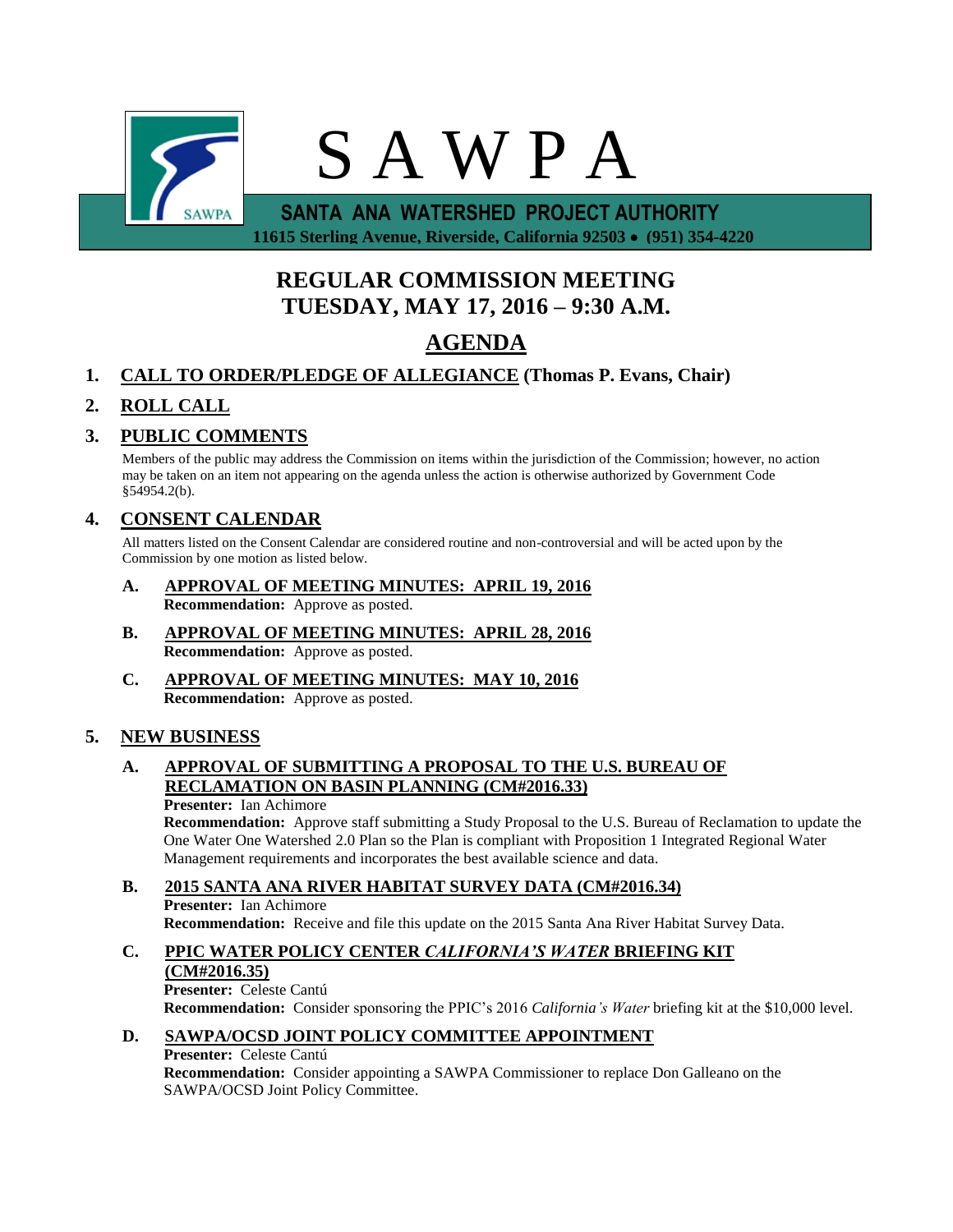#### **6. INFORMATIONAL REPORTS**

**Recommendation:** Receive and file the following oral/written reports/updates.

- **A. CASH TRANSACTIONS REPORT – MARCH 2016 Presenter:** Karen Williams
- **B. INTER-FUND BORROWING – MARCH 2016 (CM#2016.31) Presenter:** Karen Williams
- **C. PERFORMANCE INDICATORS/FINANCIAL REPORTING – MARCH 2016 (CM#2016.32) Presenter:** Karen Williams
- **D. GENERAL MANAGER'S REPORT**
- **E. SAWPA GENERAL MANAGERS MEETING NOTES** May 10, 2016
- **F. CHAIR'S COMMENTS/REPORT**
- **G. COMMISSIONERS' COMMENTS**

#### **H. COMMISSIONERS' REQUEST FOR FUTURE AGENDA ITEMS**

#### **7. CLOSED SESSION**

## **A. CONFERENCE WITH LEGAL COUNSEL – EXISTING LITIGATION PURSUANT TO GOVERNMENT CODE SECTION 54956.9(d)(1)**

Name of Case: Spiniello Companies v. Charles King Company, Inc., Santa Ana Watershed Project Authority, The Ohio Casualty Insurance Company (Superior Court of Los Angeles BC616589)

## **8. ADJOURNMENT**

#### **PLEASE NOTE:**

Americans with Disabilities Act: Meeting rooms are wheelchair accessible. If you require any special disability related accommodations to participate in this meeting, please contact (951) 354-4220 or kberry@sawpa.org. 48-hour notification prior to the meeting will enable staff to make reasonable arrangements to ensure accessibility for this meeting. Requests should specify the nature of the disability and the type of accommodation requested.

Materials related to an item on this agenda submitted to the Commission after distribution of the agenda packet are available for public inspection during normal business hours at the SAWPA office, 11615 Sterling Avenue, Riverside, and available a[t www.sawpa.org,](http://www.sawpa.org/) subject to staff's ability to post documents prior to the meeting.

#### **Declaration of Posting**

I, Kelly Berry, Clerk of the Board of the Santa Ana Watershed Project Authority declare that on Thursday, May 12, 2016, a copy of this agenda has been uploaded to the SAWPA website a[t www.sawpa.org](http://www.sawpa.org/) and posted in SAWPA's office at 11615 Sterling Avenue, Riverside, California.

/s/

Kelly Berry, CMC

\_\_\_\_\_\_\_\_\_\_\_\_\_\_\_\_\_\_\_\_\_\_\_\_\_\_\_\_\_\_\_\_\_\_\_\_\_\_\_